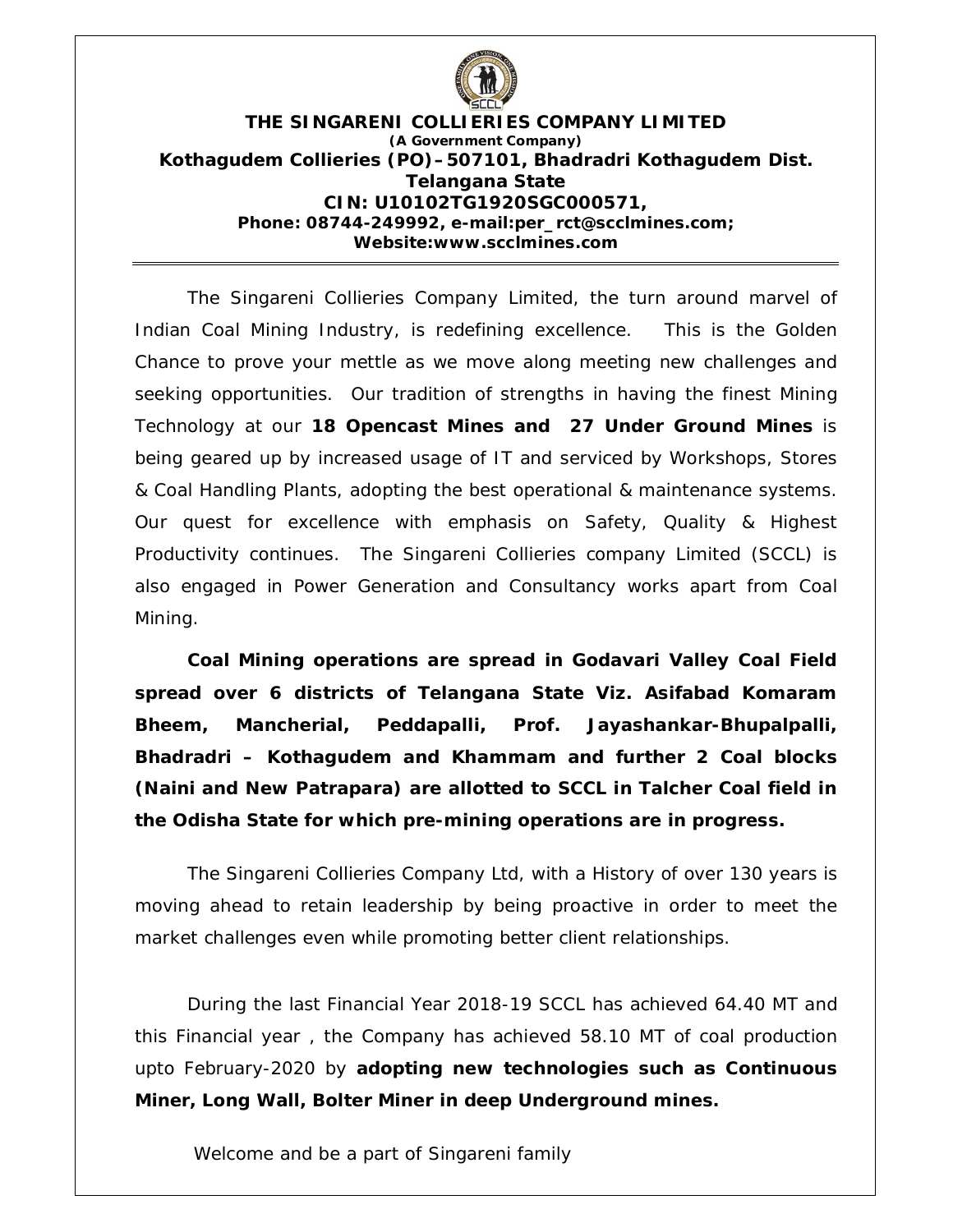#### **Pay Package**

E-1 to E-5 (Executive Cadre) & E-6 to E-8 (Management cadre) Scales effective from **01.01.2017**.

|     | E-1  RS.40000 - 140000                        |  |  | E-5  RS.80000 - 220000  |           |
|-----|-----------------------------------------------|--|--|-------------------------|-----------|
|     | E-2  RS.50000 - 160000 E-6  RS.90000 - 240000 |  |  |                         |           |
| E-3 | RS.60000 - 180000 E-7  RS.100000 - 260000     |  |  |                         |           |
| F-4 | $\ldots$ RS.70000                             |  |  | - 200000 E-8  RS.120000 | $-280000$ |

#### **In addition:**

 $\Rightarrow$  Dearness Allowance is applicable on basic pay being revised quarterly from time to time -17.2% (01.01.2020 TO 31.03.2020)

- $\Rightarrow$  Perks and Allowance under cafeteria approach @ 35%
- $\Rightarrow$  Coal Mines Provident Fund @ 12% (Basic + DA), Contributory Coal Mines Pension facility,
- $\Rightarrow$  Gratuity
- $\Rightarrow$  Insurance
- $\Rightarrow$  Unfurnished accommodation with power & water supply
- $\Rightarrow$  Free LP Gas Cylinder
- $\Rightarrow$  Bonus, Incentives, Medical facilities, Education facilities,

Recreational facilities, Clubs etc.

**--oo00oo--**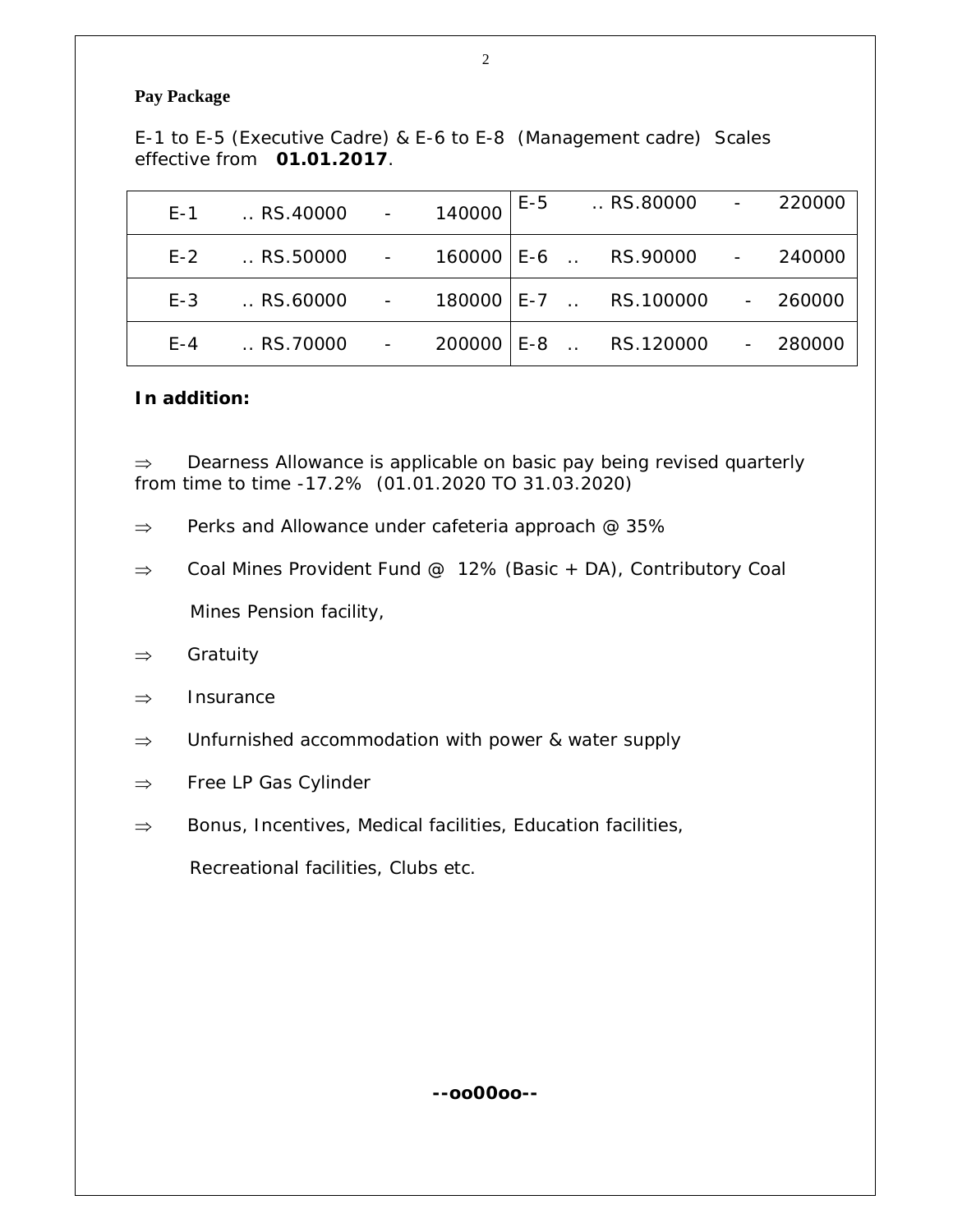

#### **ONE FAMILY.. ONE VISION.. ONE MISSION.. THE SPIRIT OF SINGARENI THE SINGARENI COLLIERIES COMPANY LIMITED** (A Government Company)

**KOTHAGUDEM COLLIERIES-507 101, BHADRADRI KOTHAGUDEM DIST, TELANGANA STATE.**

**-----------------------------------------------------------------------------------**

**DATED: 01.03.2020.**

# **EMPLOYMENT NOTIFICATION NO. 01/2020.**

FOR THE FOLLOWING EXECUTIVE CADRE POSTS, CANDIDATES HAVE TO SUBMIT ONLINE APPLICATION ONLY

| S<br>N<br>$\Omega$ | NAME OF THE POST, GRADE, NO.<br>OF VACANCIES, ROSTER<br><b>DESCRIPTION</b>                                                                                                                                                                                                                                                              | ELIGIBLE QUALIFICATION,<br><b>EXPERIENCE &amp; MAXIMUM AGE</b>                                                                                                                                                |
|--------------------|-----------------------------------------------------------------------------------------------------------------------------------------------------------------------------------------------------------------------------------------------------------------------------------------------------------------------------------------|---------------------------------------------------------------------------------------------------------------------------------------------------------------------------------------------------------------|
| $\mathbf{L}$       | <b>EXECUTIVE CADRE</b>                                                                                                                                                                                                                                                                                                                  |                                                                                                                                                                                                               |
|                    | <b>MANAGEMENT TRAINEE (F&amp;A),</b><br>$E-2$ GRADE $-$<br>RS.50000 - 160000<br><b>TOTAL: 20 VACANCIES</b><br>(16 REGULAR + 4*CARRY FORWARD<br>VACANCIES).<br>UNRESERVED: 08 VACANCIES<br>(OPEN TO ALL i.e., LOCAL & NON-<br>LOCAL)<br>(06 Regular +02*Carry forward<br>Vacancies)<br>(OC-3, BCA-01, BCEW-1, SC-1,<br>$SCW-1*, ST-1*$ . | CA (or) ICWA / CMA<br>AGE: MAXIMUM 30 YEARS RECKONED<br>AS ON 01.03.2020<br>(HOWEVER, SC, ST, BC CANDIDATES<br>WILL HAVE 5 YEARS AGE RELAXATION<br>OF UPPER AGE LIMIT i.e, 30+5=35<br>YEARS AS ON 01.03.2020. |
|                    | LOCAL:12 VACANCIES:<br>(10 REGULAR +02 $*$ Carry forward<br>Vacancies)<br>(OC-3, OCW-1, BCAW-1,<br>BCBW-1, BCD-1, BCE-1, SC-1,<br>SCW-1, ST-1*, STW-1*).                                                                                                                                                                                | <b>NOTE:</b><br>MBA or M.Com are not eligible for this<br>post.                                                                                                                                               |
|                    |                                                                                                                                                                                                                                                                                                                                         |                                                                                                                                                                                                               |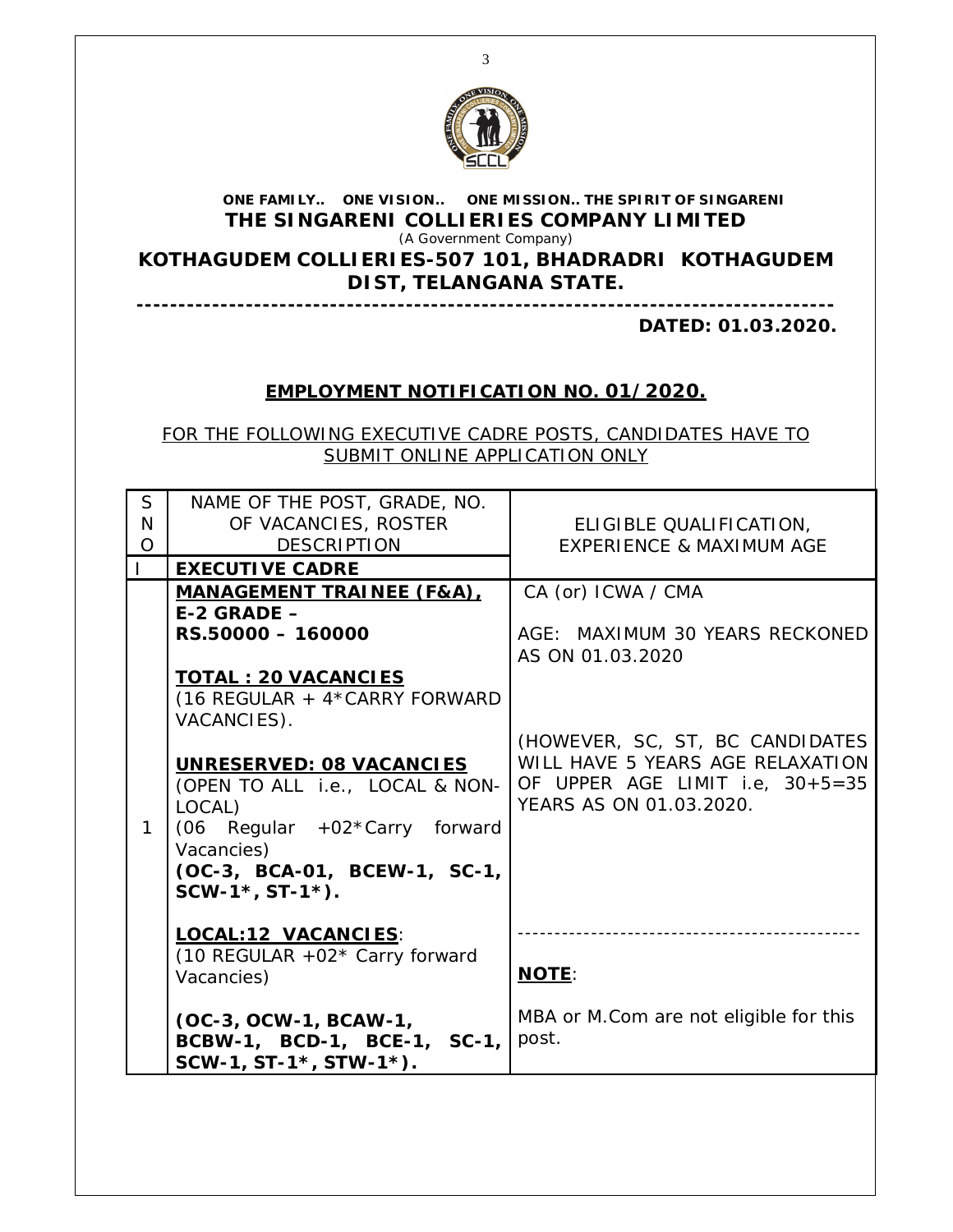|                | 4                                                                                                                                                                                                                                                                                                                          |                                                                                                                                                                                                                                                                                                                                                                                                                                                                                                                                                                                                                                                                                                                                                                                       |
|----------------|----------------------------------------------------------------------------------------------------------------------------------------------------------------------------------------------------------------------------------------------------------------------------------------------------------------------------|---------------------------------------------------------------------------------------------------------------------------------------------------------------------------------------------------------------------------------------------------------------------------------------------------------------------------------------------------------------------------------------------------------------------------------------------------------------------------------------------------------------------------------------------------------------------------------------------------------------------------------------------------------------------------------------------------------------------------------------------------------------------------------------|
| $\overline{2}$ | <b>MANAGEMENT TRAINEE</b><br>(PERSONNEL) (MEN ONLY)<br><b>E-2 GRADE</b><br>RS. 50000 - 160000<br><b>TOTAL : 18 VACANCIES</b><br><b>UNRESERVED: 07 vacancies</b><br>(OPEN TO ALL i.e., LOCAL & NON-<br>LOCAL)<br>(OC-2, BCA-1, BCD-1, BCE-1,<br>$SC-2$ ).<br>LOCAL:11 VACANCIES:<br>(OC-7, BCA-1, BCB-1, SC-1,<br>$ST-1$ ). | GRADUATES WITH AT LEAST TWO<br>YEARS FULL-TIME POST GRADUATE<br>DEGREE/P.G.DIPLOMA/POST<br><b>GRADUATE</b><br>PROGRAMME<br>IN.<br>MANAGEMENT WITH SPECIALISATION<br>HR/INDUSTRIAL<br><b>RELATIONS</b><br>IN<br>$\mathcal{R}_{\mathcal{C}}$<br>PERSONNEL MANAGEMENT OR MHRD<br>OR MBA SPECIALISATION WITH HR<br>(MAJOR) OR MASTER OF<br><b>SOCIAL</b><br>WORK WITH SPECIALISATION IN HR<br>RECOGNISED<br><b>INDIAN</b><br><b>FROM</b><br><b>WITH</b><br>UNIVERSITY/INSTITUTES<br>MINIMUM 60% MARKS.<br>MAXIMUM 30 YEARS RECKONED AS ON<br>01.03.2020<br>(HOWEVER SC, ST, BC CANDIDATES WILL<br>HAVE 5 YEARS AGE RELAXATION OF<br>UPPER AGE LIMIT i.e., 30+5=35 YEARS AS<br>ON 01.03.2020).<br><b>NOTE:</b><br>M.B.A specialization with H.R. (Minor)<br>is not eligible for this post. |
| 3              | <b>MANAGEMENT TRAINEE (LEGAL)</b><br><b>E-2 GRADE</b><br>RS.50000 - 160000<br><b>TOTAL: 04 VACANCIES</b><br>UNRESERVED:01 vacancy<br>(OPEN TO ALL i.e., LOCAL & NON-<br>LOCAL)<br>$(OCW-1)$ .<br><b>LOCAL:03 VACANCIES:</b><br>(SCW-1, OC-1, BCAW-1).                                                                      | GRADUATE IN LAW OF 3 YEARS/5<br><b>YEARS</b><br><b>DURATION</b><br><b>FROM</b><br>RECOGNISED UNIVERSITY/INSTITUTE<br>WITH MINIMUM 60% MARKS<br>MAXIMUM 30 YEARS RECKONED AS ON<br>01.03.2020<br>(HOWEVER SC, ST, BC CANDIDATES<br>WILL HAVE 5 YEARS AGE RELAXATION<br>OF UPPER AGE LIMIT i.e., 30+5=35<br>YEARS AS ON 01.03.2020).                                                                                                                                                                                                                                                                                                                                                                                                                                                    |

#### **\*Carry Forward Vacancies.**

### **I) HOW TO APPLY / UPLOAD THE APPLICATION FORM :**

Before uploading the details in the online applications, the candidates are requested to go through the guidelines and comply scrupulously:

1) The candidate should ensure the age criteria mentioned in the Notification and the date of birth of the candidate mentioned in the online application should tally with the date of birth recorded in the SSC records. Further they have to ensure uploading of signature and photo. If Candidates fail to upload the specified size of photo and signature in the online application their candidature will not be considered.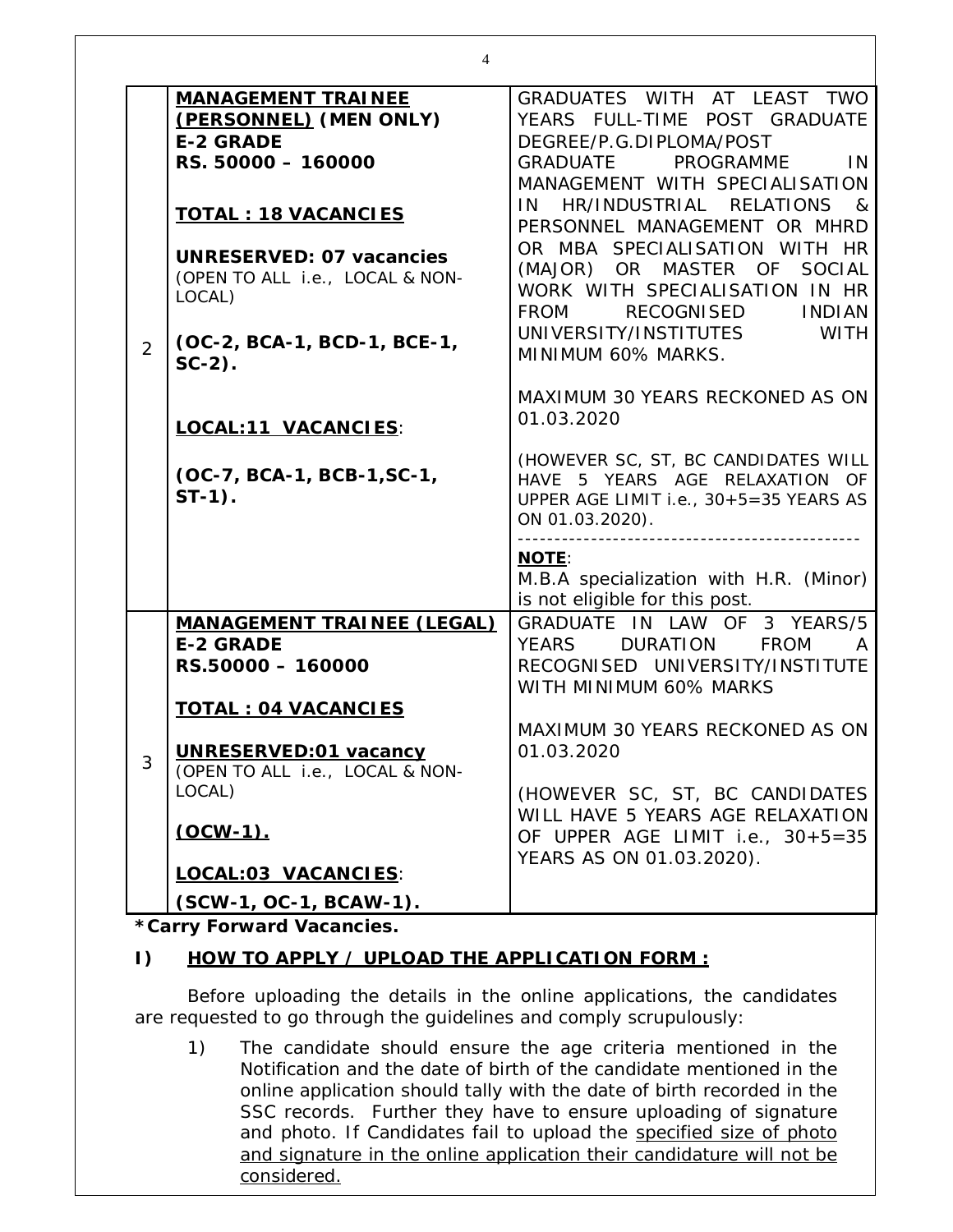- 2) To ascertain the Local/Non-Local Status, the candidate has to check the parameters i.e., **1 ST TO 7TH Class** Study details mentioned in the Notification and ensure whether he/she belongs to Local or Non-Local.
- 3) Candidate has to furnish the Caste details basing on the Latest Caste Certificate obtained within 6 months prior to the date of Notification.
- 4) Candidate has to possess invariably the specified qualification mentioned against the post in the notification. Possessing higher qualification or any other qualification without the basic specified qualification for the post will not be considered.
- 5) If any candidate selected for the post who is working in the Govt. Organisations, Banks etc., has to submit relieving letter within a week period after verification of certificates and declared fit for the post failing which his candidature will be cancelled automatically. No correspondence will be entertained in this regard.

**Note:** Based on the information uploaded by the candidate, he/she is made eligible for issuance of Hall ticket. If the candidate fails to produce documentary proof for the information furnished / uploaded by him/her in the online application, the candidature of such candidates, if selected provisionally, will be rejected at any time at the discretion of the management and the claim of the candidate to consider his case, will not be entertained.

### **II. Steps to be followed for submitting online application for the above posts:**

- i ) **Visit SCCL web site http://www.scclmines.com**
- **ii) Click on "careers" link available on homepage.**
- **iii) Submission of Online applications will start from 04.03.2020 at 12.00 Noon onwards.**
- iv) ONLINE Application can be submitted **upto 5.00 PM on 14.03.2020** (website closure).
- **v) Candidates have to take a print of the ONLINE Application Form after successful submission of data.**
- vi) Upload all details of the Candidates in the respective Columns of Online Application form. The details once entered, cannot be altered at a later date. Submission of any false or incorrect information or suppression of any factual information at any stage by the candidate is liable for disqualification of his candidature.
- vii) Candidates have to submit one application only for eligible post. More than one application received for same post will be rejected. Candidates are advised not to change their Mobile Number and photo given in the online application format till completion of selection process.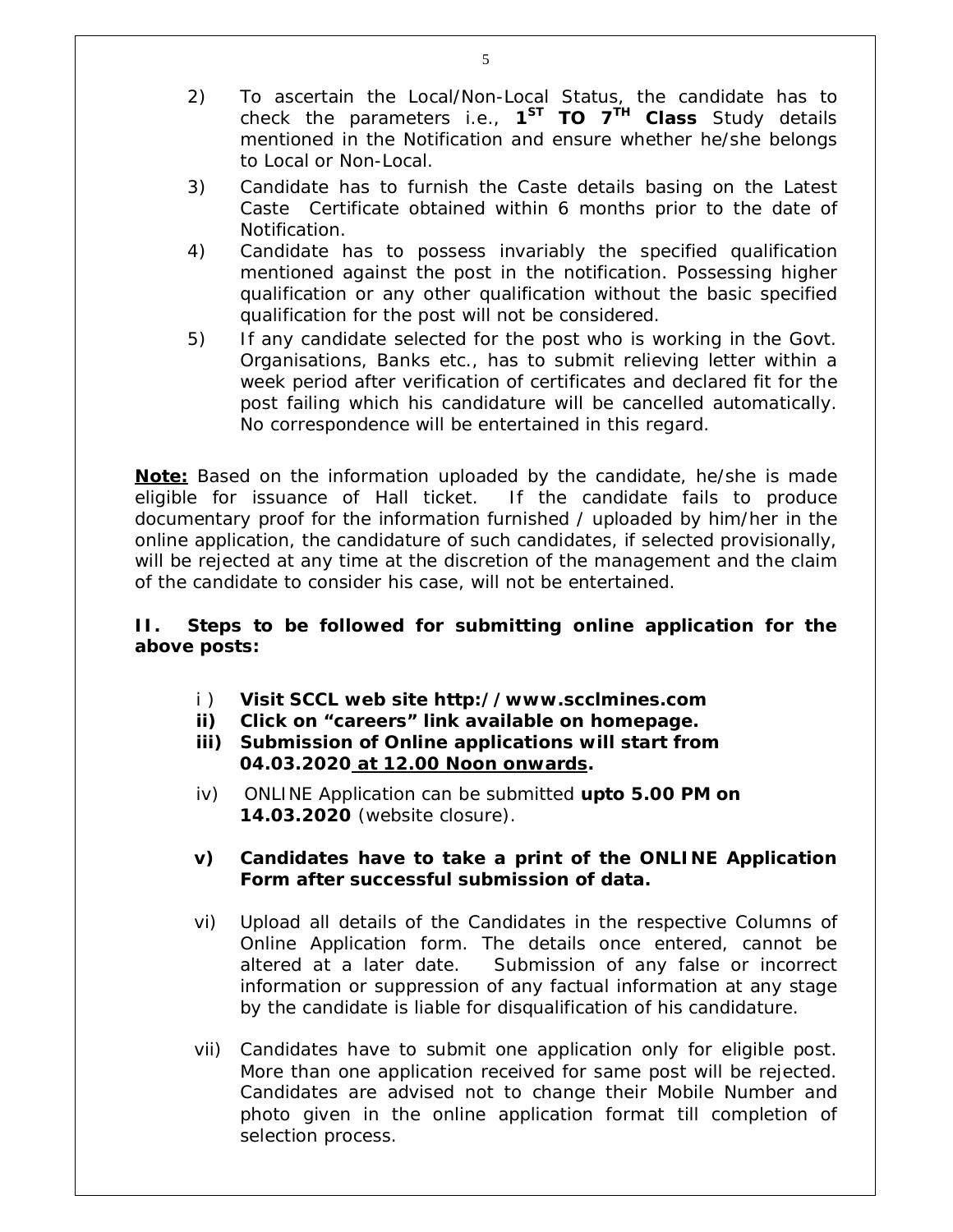viii) The candidates who possess requisite qualification may apply Online by satisfying themselves about the terms and conditions of this recruitment.

#### **III. MODE OF PAYMENT**

The candidates who are required to pay Application Processing Fee of Rs.200/- (Rupees Two Hundred only) as per the Notification have to follow the following steps:

- a). On successful submission of online application, for the purpose of Payment of Application Processing Fee, take a print out of your application and note down your Application number and Date of Birth as submitted by you. Click on the "**Please click here for application fee payment through Bank**" link appearing on screen.
- b) Candidates on clicking through "SBI Payment Link" provided on the screen will have to acknowledge the terms and conditions of the Bank and then click on the "Proceed Button" to navigate SBI payment page titled "Singareni Collieries" wherein he/she has to select payment category as 01/2020 to proceed for further payment process by filling the following details.
	- 1. Name
	- 2. Father's Name
	- 3. Mobile No.
	- 4. Post applied for
	- 5. Your Application number
	- 6. Date of birth etc.
- c) Once the above details are filled and the Form is submitted, the candidate will be directed to the Payment Form where he can choose a suitable mode of Payment from the following.
	- i) NEFT/RTGS.
	- ii) Credit Card
	- iii) Internet Banking
	- iv) UPI payment etc.
- d) The candidates who are exempted from Payment of Application Fee as per Notification i.e., SC, ST and Internal candidates, need not click the Bank payment Link.
- e) The Name of the Post and the Application number should be invariably correctly entered in Bank payment form in order to validate your payment. A wrong entry of the above will make your payment void. Fee once remitted shall not be refunded or adjusted under any circumstances. Failure to pay the Application Processing Fee (if applicable) and wrong entry of Name of the post and the application Number will entail total rejection of the application.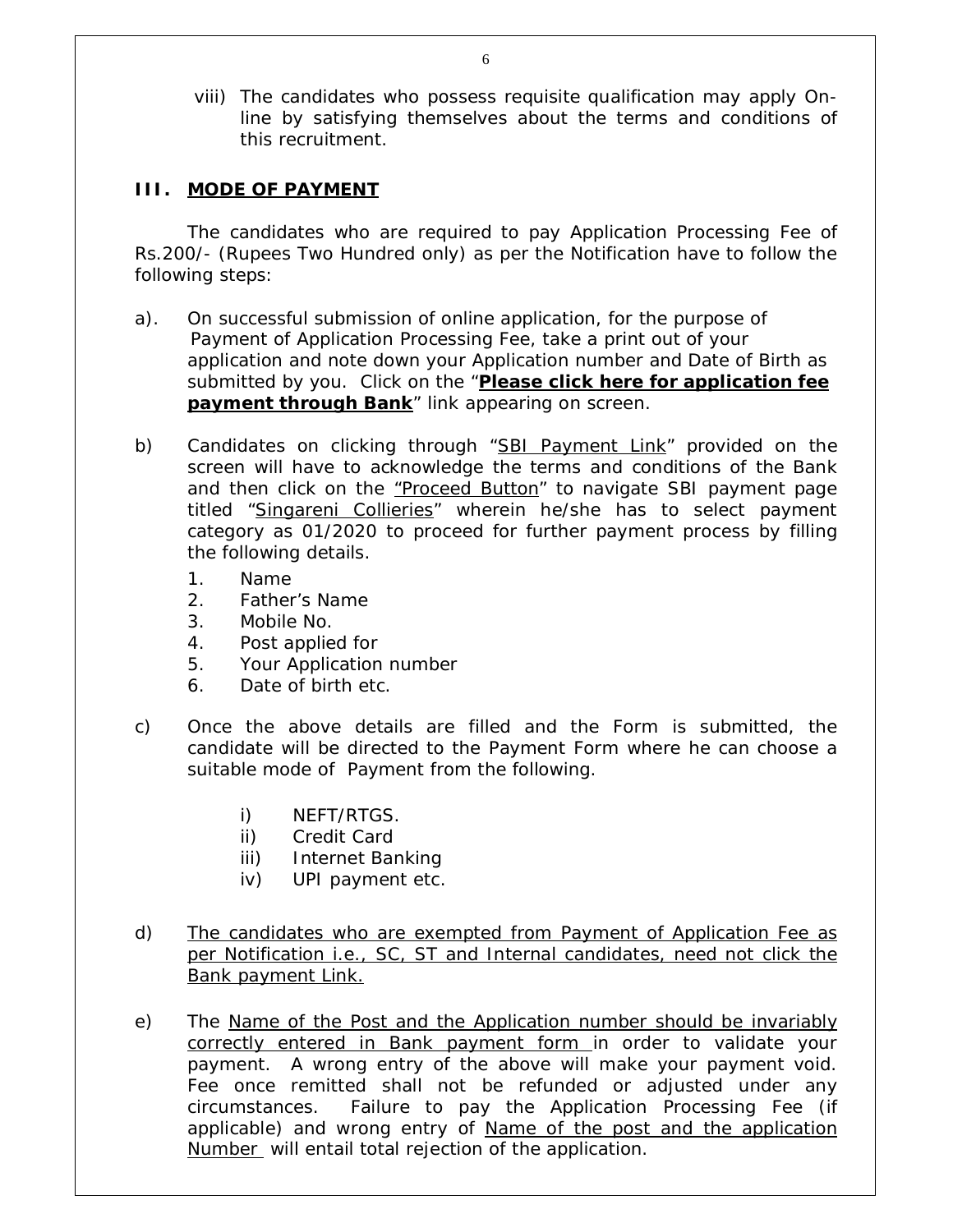f) The SCCL will not be responsible for the Technical snag encountered during the process of payment of examinations fee and will not take responsibility for remittance of the amount back to their accounts. The candidates shall consult their bank branches in this regard.

# **IV. GENERAL PROVISIONS:**

- 1. Applicants must compulsorily fill up all relevant columns of application and submit the application through website only. The particulars made available in the website shall be processed through Computer and the eligibility as decided in terms of notification.
- 2. The Applications received online in the prescribed proforma available in the website and within the time shall only be considered and SCCL will not be held responsible for any kind of discrepancy.
- 3. Applicants must upload his / her own scanned photo and signature through jpg format in the following steps.



- i) Paste the Photo on any white paper as per the above required dimensions. Sign in the Signature Space provided. Ensure that the signature is within the box.
- ii) Scan the above required size containing photograph and signature. Please do not scan the complete page.
- iii) The entire image (of size 3.5 cm by 6.0 cm) consisting of the photo along with the signature is required to be scanned and stored in **\*.jpg** format on local machine.
- iv) Ensure that the size of the scanned image is not more than 50 KB.
- v) If the size of the file is more than 50 KB, then adjust the settings of the scanner such as the dpi resolution, no. of colors etc., during the process of scanning.
- **vi) The candidate has to sign in full in the box provided. Since the signature is proof of identity, it must be genuine and in full; initials are not sufficient. Signature in CAPITAL LETTERS is not permitted.**
- **vii) The signature must be signed invariably made by the candidate and not by any other person.**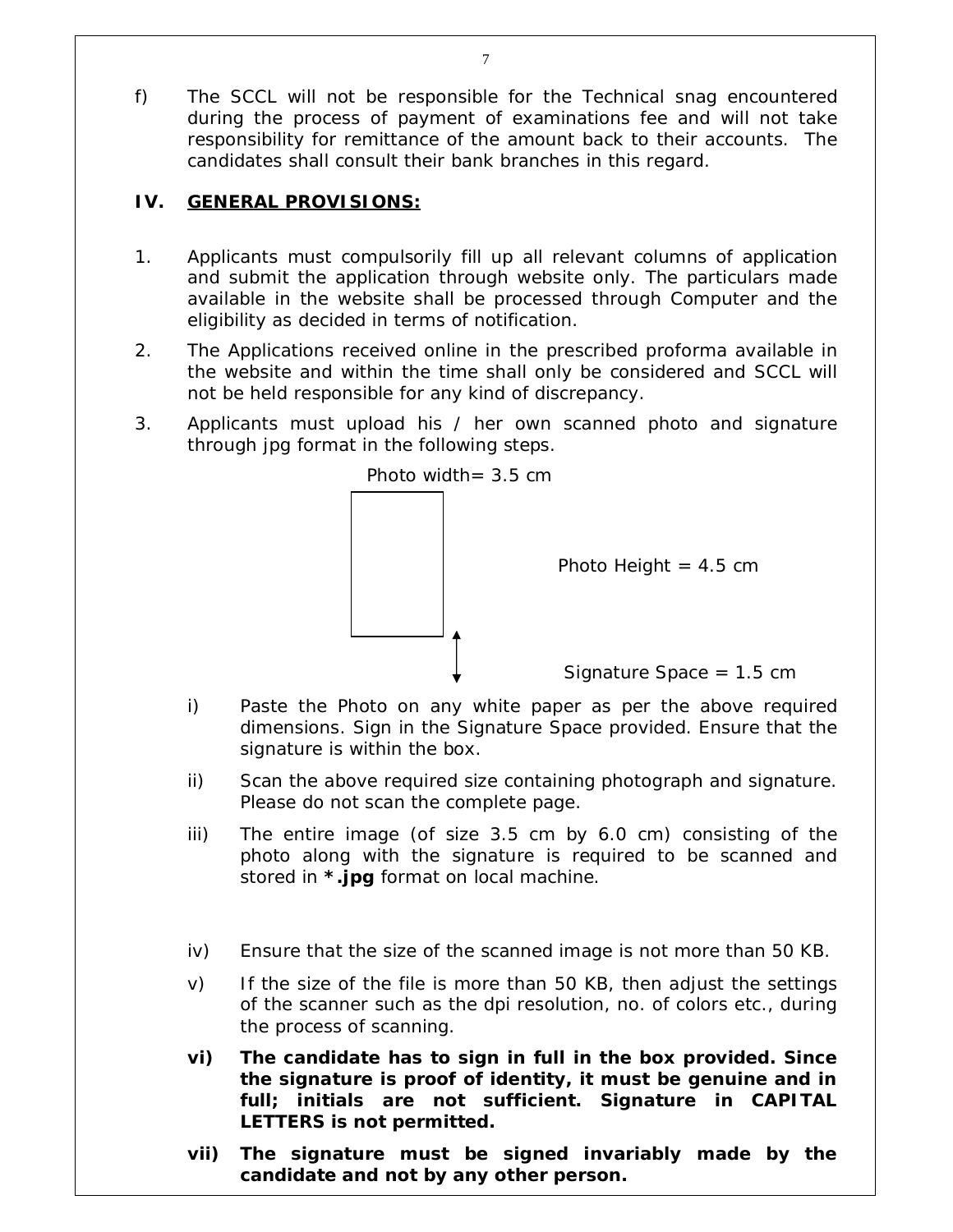viii) The signature will be used to put on the Hall Ticket and wherever necessary. If the candidate's signature on the answer script, at the time of the examination, does not match the signature on the Hall Ticket, the candidate will be disqualified.

### **Sample Photo and signature** :



- $\geq$  e.g. The Technical Specifications of the sample scanned image shown above are:
- Size of the file should be between 10KB & 50 KB
- Dpi setting  $= 200$  dpi
- True Colour

The candidate has to upload his/her Photo with Signature in the prescribed format by clicking on the browse button at the time of submission of application form.

4. The applicants should not furnish any particulars that are false, tampered, fabricated or suppress any material information while making an application through website.

5. All the essential certificates issued by the Competent Authority shall compulsorily be kept with the applicants to produce as and when required to do so. Failure to produce the required certificates on the day of verification will lead to disqualification.

6. **IMPORTANT**: The claim of the candidates with regard to the date of birth, educational / technical qualifications and community are accepted **only provisionally** on the information furnished by them in their application form and is subject to the verification and satisfaction of SCCL. Mere admission to any test or inclusion of the name of a candidate in a Merit List will not confer on the candidate any right for appointment. The candidature is therefore **provisional at all the stages and SCCL reserves the right to reject candidature at any stage** of the selection even after the advice has been made.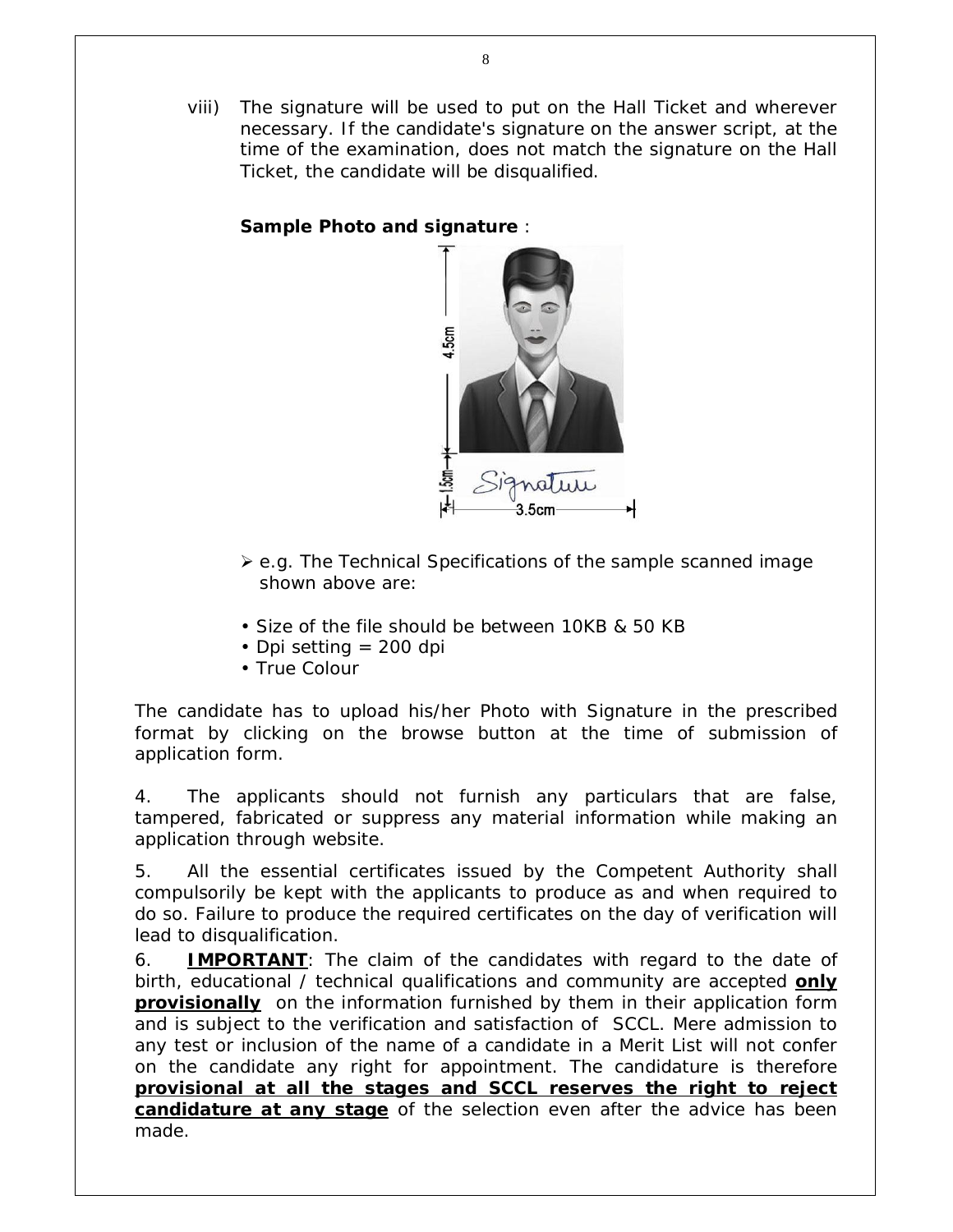7. SCCL is not responsible, for any discrepancy in submitting through Online. The applicants are therefore, advised to strictly follow the instructions in their own interest.

8. Applicant must compulsorily fill-up all relevant fields of application and submit application through website only.

9. Incomplete/incorrect application form will be summarily rejected. SCCL under any circumstances will not entertain the information if any furnished by the candidate subsequently. Applicants should be careful in filling-up of the application form at the time of submission. **If any lapse is detected during the scrutiny, the candidature will be rejected even though he/she comes through the final stage of recruitment process or even at a later stage**.

10. Before payment of fee and submission of application form, the candidates should carefully ensure his/her eligibility for this notification. No relevant column of the application form should be left blank; otherwise application form will not be accepted

11. The applications received online in the prescribed proforma available in the website and within the time shall only be considered and the SCCL will not be held responsible for any kind of discrepancy.

12. The candidates who possess requisite qualification only may apply Online by satisfying themselves about the terms and conditions of this recruitment.

13. The qualifications submitted by the Candidates in compliance with the prescribed qualification mentioned in the Notification must be recognised by the Government and should be Full time/Regular course.

14. The posts advertised are tentative. SCCL reserves the right to cancel / restrict / enlarge / modify / alter the requirements advertised, if need so arise, without issuing any further notice or assigning any reason thereto.

# **15. NO AGE BAR and NO Application/Examination Process Fee for Internal Candidates.**

16. The date of written test and commencement of downloading of Hall Tickets will be communicated to the eligible candidates to their Cell Numbers given in the online application data sheet and also will be kept in SCCL website for information of the candidates.

----------------------------------------------------------------------------------------

Note: (1) Knowledge of Telugu is desirable.

 (2)The candidates belonging and claiming to be Backward Classes group 'E' may apply indicating their community as BC 'E' group. However, providing reservation under BCE category is subject to the final outcome of Civil Appeal Nos:2628-2637 of 2010 pending in the Hon'ble Supreme court of India and amendment of the State and Subordinate Service Rules (BCE sub-group to be indicated in Caste Certificate invariably).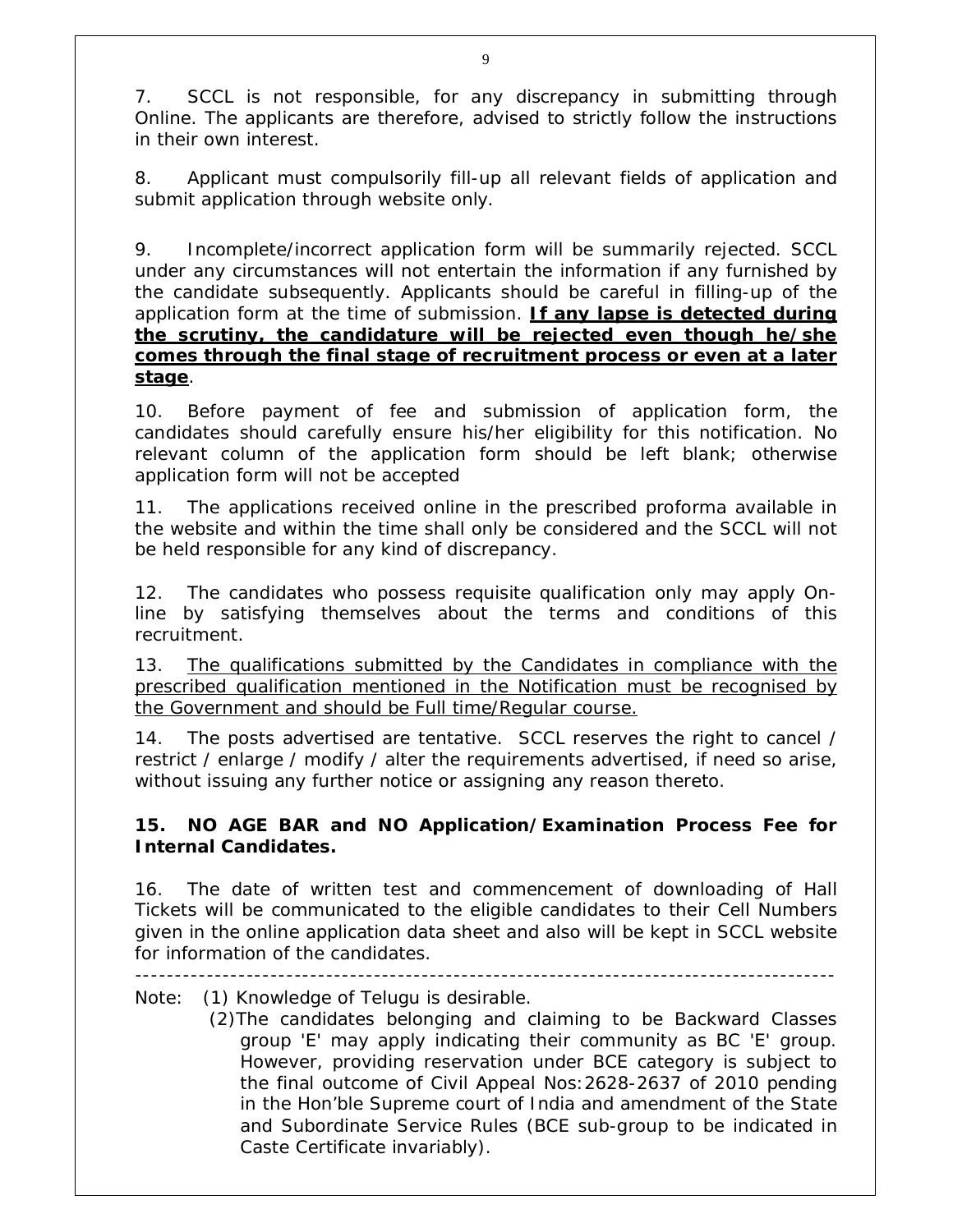- (3) SC/ST/BC candidates shall have 5 years age relaxation in upper age limit as per Rule of Reservation of Govt. of Telangana and Recruitment Rules of the Company. The reservation to local cadre is applicable to the above posts.
- (4) Medical Examination: Before joining service, the selected candidates will have to undergo Initial Medical Examination by the Company Medical Officer as per the Medical Attendance Rules of the Company and as per the provisions mentioned in The **Mines Act 1952 and in The Mines Rules 1955.**

================================================ **GENERAL INFORMATION:**

- 1. On selection, the selected candidate has to produce the following Original Certificates invariably during verification of Certificates :
	- **a) Study Certificates from Class 1st TO 7th to ascertain Local status**
	- **b) SSC/Its equivalent for Proof of Date of Birth.**
	- **c) All Qualifying Certificates for the post (Memo of Marks + Provisional / Original Degree).**
	- **d) Latest Caste Certificate issued by the Competent Authority not earlier than six months from 01.03.2020**
	- **e) Employment Registration Card (Optional).**
	- **f) I.D. Proof mentioned in the online application.**
	- **g) If employed in Govt. Services, Relieving Letter from the HOD of the respective Department.**
	- **h) Copy of signed online application data sheet.**

2. SCCL Management shall not hold responsibility for any interruption of website due to technical snag.

3. The relevant Pass/Provisional/Original Certificate of the qualifying examination should have been dated on **or** before **01.03.2020.**

4. Candidates who wish to claim reservation should invariably produce latest copy of Permanent Caste Certificate issued by Government of Telangana **or** the Caste Certificate recently issued by Revenue Officer not below the rank of Tahsildhar/Mandal Revenue Officer, date of issue of which should not be six months earlier to **01.03.2020.** 

5. Any candidate is or has been found impersonating or procuring impersonation by any person or resorting to any other irregular or improper means in connection with his/her candidature for selection or obtaining support of candidature by any means, such a candidate may in addition to rendering himself/herself liable to criminal prosecution, will be debarred permanently from any exam or selection held by the SCCL.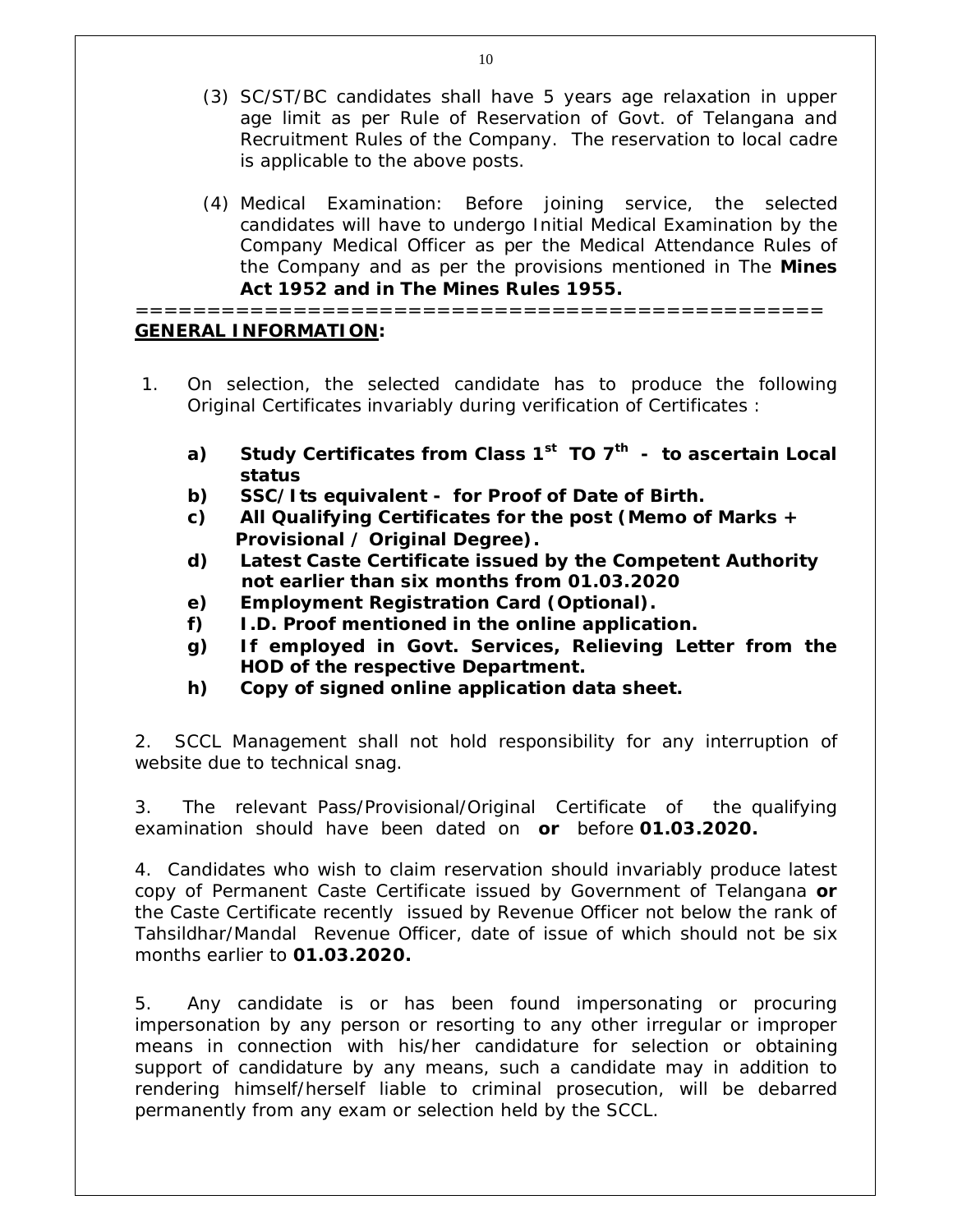6. Wherever percentage of marks in the qualifying examination is prescribed, the percentage is relaxed to the extent 5% in case of SC/ST candidates only.

7. The following guidelines will be followed to implement the Spirit of The Presidential Order 2018 in respect of the cadres indicated herein below.

### **EXECUTIVE CADRE:**

| <b>LOCAL MEANS</b>                   | : THE ERSTWHILE FOUR DISTRICTS OF KHAMMAM,<br>WARANGAL, KARIMNAGAR & ADILABAD (CURRENT 16<br>DISTRICTS IN THE STATE OF TELANGANA) NAMELY<br>ASIFABAD-KOMARAMBHEEM, MANCHERIAL, PEDDAPALLI,<br>JAYSHANKAR-BHOOPALAPALLY, MULUGU, ADILABAD,<br>NIRMAL, JAGITYAL, KARIMNAGAR, RAJANNA SIRICILLA,<br>KOTHAGUDEM-BHADRADRI, KHAMMAM, MAHABUBABAD,<br>JANGAON, WARANGAL RURAL AND WARANGAL URBAN). |
|--------------------------------------|----------------------------------------------------------------------------------------------------------------------------------------------------------------------------------------------------------------------------------------------------------------------------------------------------------------------------------------------------------------------------------------------|
| UNRESERVED<br>(OPEN<br>TO ALL) MEANS | : CANDIDATES BELONGING TO ALL DISTRICTS OF<br>TELANGANA AND REST OF INDIA                                                                                                                                                                                                                                                                                                                    |

- All the Candidates (Including SC,ST and OBC candidates) belonging to any state other than Telangana State will be considered only against OC vacancies.
- $\triangleright$  Rule of Reservation shall be applicable to the candidates of Telangana State only.
- **Eligible Candidates are requested to ensure their Local or Non-Local Status as detailed above before applying for the post to avoid rejection of their applications.**
- a. All the erstwhile four districts of Khammam, Warangal, Karimnagar & Adilabad (current 16 districts in the State of Telangana) namely Asifabad-Komarambheem, Mancherial, Peddapalli, Jayshankar-Bhoopalapally, Mulugu, Adilabad, Nirmal, Jagityal, Karimnagar, Rajanna Siricilla, Kothagudem-Bhadradri, Khammam, Mahabubabad, Jangaon, Warangal Rural and Warangal Urban where coal mining operations are being carried on or the districts in which such operations shall be carried on in future, will be considered as one zone).
- b. The Spirit of Presidential Order 2018 as adapted by SCCL is applicable to all the above posts. The number of posts earmarked as Un-reserved (Open to all i.e. Local & Non-Local) (40%) and local candidates (60%) are indicated against the executive cadre posts. The posts earmarked to Open category will be filled from the combined merit list of the candidates (both local and non-local) based on their overall merit and communal roster. The posts earmarked to local candidates will be filled by local candidates only based on their merit and communal roster point.
- c. Once recruited the candidates are liable for transfer to any other district/state wherever required by SCCL.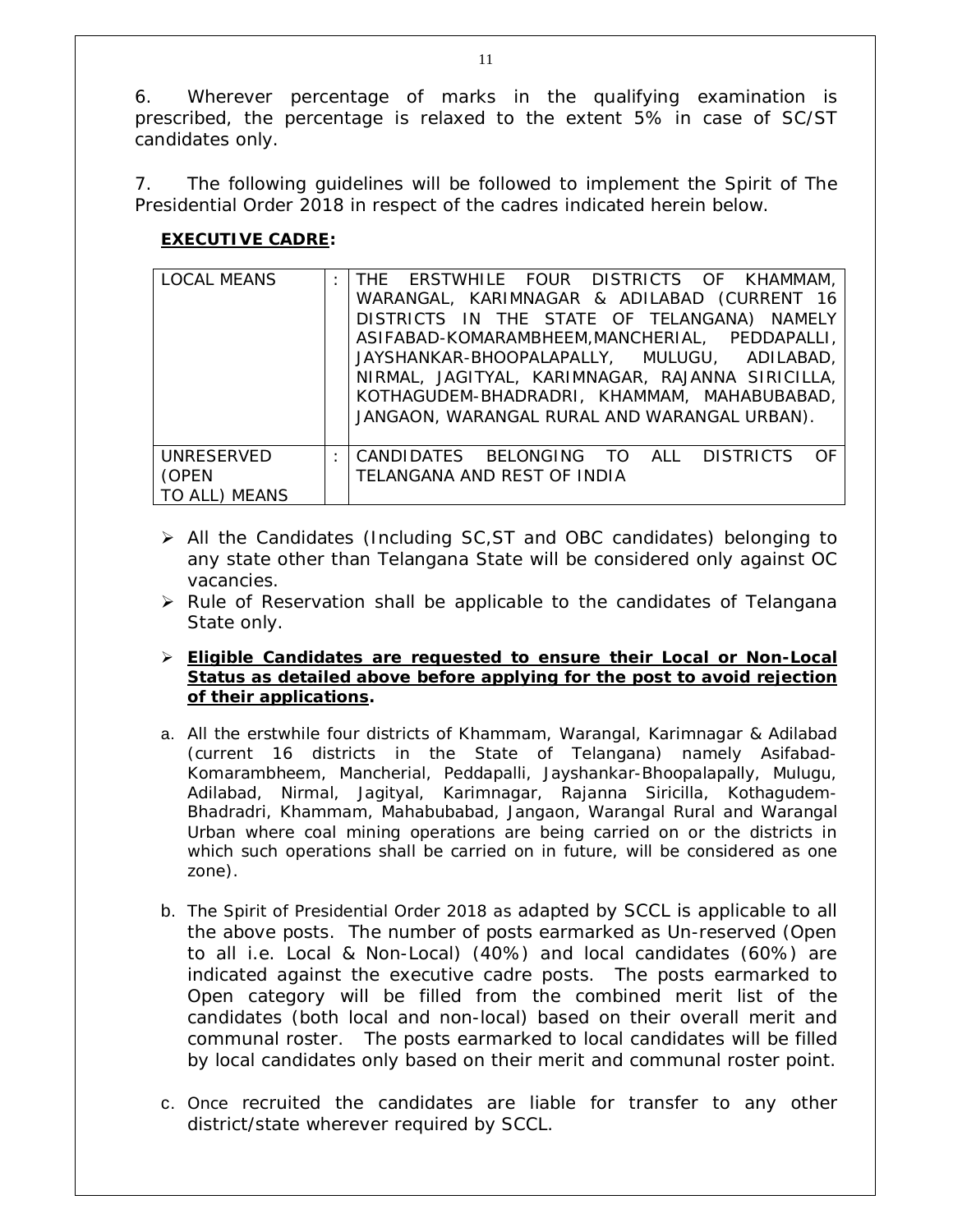d. Candidates claiming to be local candidates who intend to avail the reservation provided will have to adduce adequate proof of such local candidature.

#### **(i) RESERVATION TO LOCAL CANDIDATES:**

 Reservation to the local candidates is applicable as provided in the Rules amended from time-to-time as in force on the date of notification. The candidates claiming reservation as Local candidates should produce the required Study certificates (from 1<sup>st</sup> to  $7<sup>th</sup>$  class).

#### **OR**

 Residence Certificate in the Proforma (see the relevant enclosure) only for those candidates who have not studied in any Educational Institutions as the case may be. Subsequent production of the certificates will NOT be entertained under any circumstances.

#### **DEFINITION OF PRESIDENTIAL ORDER 2018 (LOCAL CANDIDATE)**

- **(ii)** "LOCAL CANDIDATE" means a candidate for direct recruitment to any post in relation to that Local areas where he/she has studied in Educational Institution(s) for not less than four consecutive academic years prior to and including the year in which he/she first appeared for **7 th class** or its equivalent examination. If however, he/she has not studied in any educational institution during the above four years period, it is enough if he/she has resided in that area which is claimed as his/her local area during the above said period and produce Residence Certificate issued by the Tahsildar.
- **(iii)** In case the candidate does not fall within the scope of the above it will be considered if he/she has studied for a period of not less than seven years prior to and inclusive of the year in which he/she has studied (first appeared for  $7<sup>th</sup>$  class or its equivalent examination) for the maximum period out of the said period of seven years AND where the period of his/her study in two or more local areas are equal such local area where he/she has studied last (in such local area) will be taken for determining the local candidature. Similarly, if he/she has not studied during the above said period in any Educational Institution(s) the place of residence during the above period will be taken into consideration and local candidature determined with reference to the maximum period of residence or in the case of equal period where he/she has resided last.
- **(iv)** If the claim for local candidature is based on study, the candidate is required to produce a certificate from the Educational Institution(s) where he/she has studied during the said 4/7 year period as prescribed in **Enclosure-I**. If, however, it is based on residence, a certificate should be submitted as prescribed in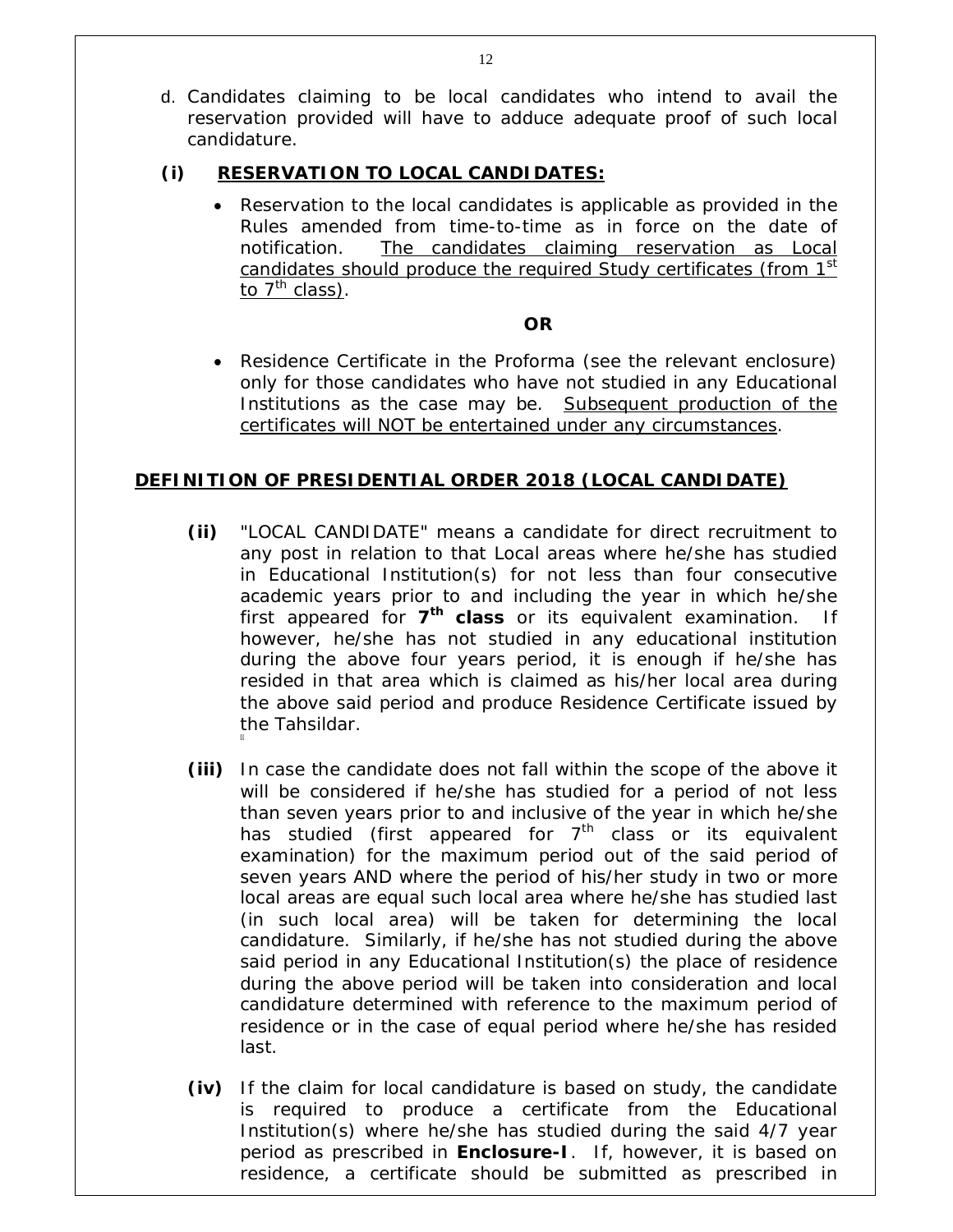**Enclosure-II** obtained from an officer of the Revenue department not below the rank of a Mandal Revenue Officer in independent charge of a Mandal.

**(v)** If, however, a candidate has resided in more than one Mandal during the relevant four/seven years period but within the same District or Zone as the case may be separate certificates from the Mandal Revenue Officers exercising jurisdiction have to be obtained in respect of different areas.

#### **NOTE:**

- SINGLE CERTIFICATE, WHETHER OF STUDY OR RESIDENCE WOULD SUFFICE FOR ENABLING THE CANDIDATE TO APPLY AS A "**LOCAL CANDIDATE".**
- RESIDENCE CERTIFICATE WILL NOT BE ACCEPTED, IF A CANDIDATE HAS STUDIED IN ANY EDUCATIONAL INSTITUTION UPTO **7 th class**/ITS EQUIVALENT EXAMINATION, SUCH CANDIDATES HAVE TO PRODUCE STUDY CERTIFICATES INVARIABLY.

#### METHOD OF SELECTION FOR THE ABOVE POSTS**: WRITTEN TEST ONLY.**

# **MINIMUM QUALIFYING MARKS in the Written Test FOR EXECUTIVE CADRE**

**40% for OCs 35% for BCs 25% for SC/ST**

#### **The selections made with this Circular will be kept in 'live rolls for a period of one year from the date of selection'.**

The decision of SCCL in all aspects and all respects pertaining to the application and its acceptance or rejection, as the case may be, conduct of examination and at all consequent stages culminating in the selection or otherwise of any candidate shall be final in all respects. SCCL reserves its right to alter and modify time and conditions laid down in the Notification for conducting the various stages up to selection, duly intimating details thereof through SCCL Website, as warranted by any unforeseen circumstances arising during the course of this process or as deemed necessary by SCCL at any stage.

### CHAIRMAN & MANAGING DIRECTOR.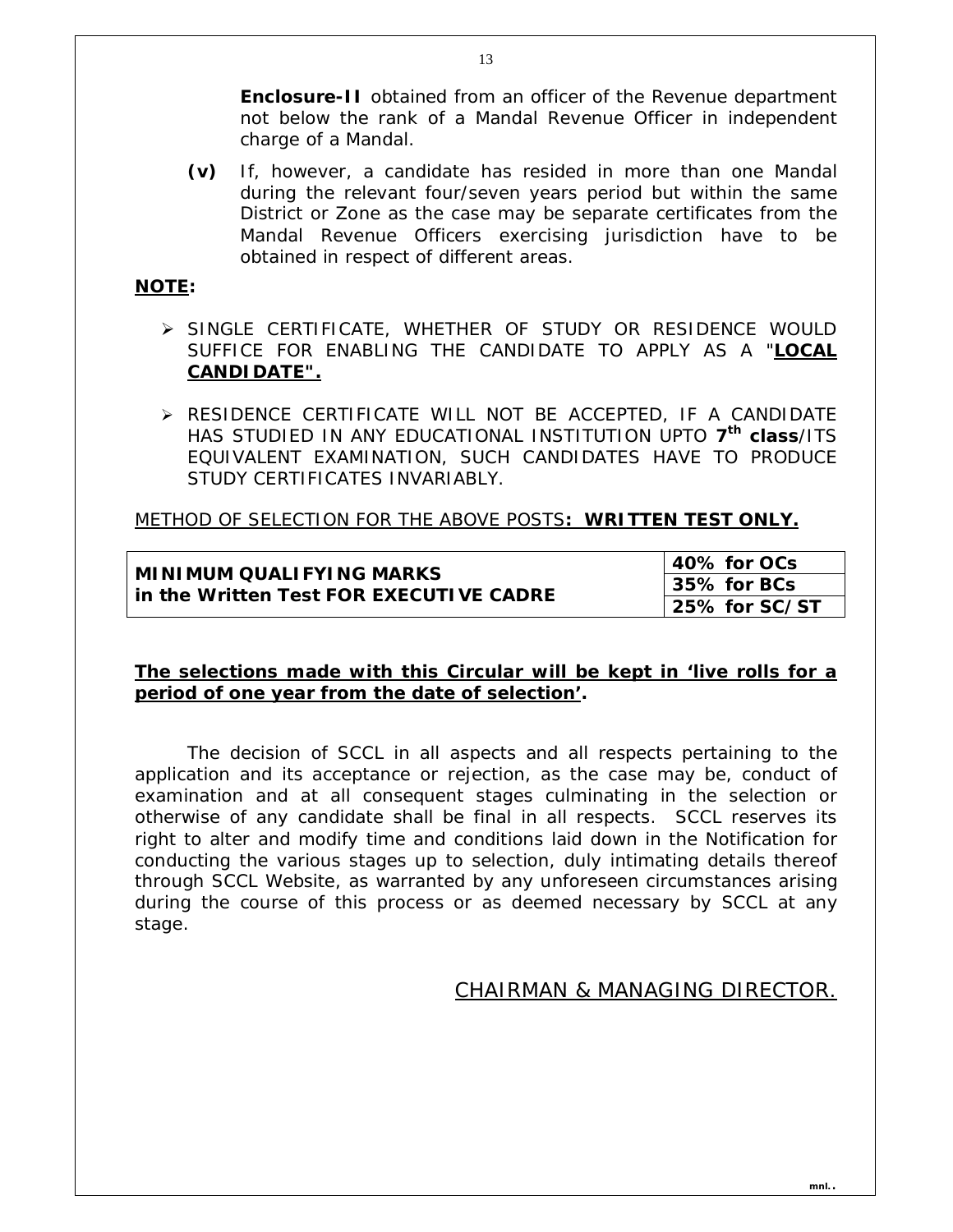#### **ENCLOSURE-I**

# **SCHOOL STUDY CERTIFICATE**

Name of the Student :

Father's Name :

| Class        | Name and Place of School | <b>District</b> | Duration of Study<br>giving month and<br>year |
|--------------|--------------------------|-----------------|-----------------------------------------------|
|              |                          |                 |                                               |
| П            |                          |                 |                                               |
| $\mathbf{H}$ |                          |                 |                                               |
| IV           |                          |                 |                                               |
| $\vee$       |                          |                 |                                               |
| VI           |                          |                 |                                               |
| VII          |                          |                 |                                               |

NOTE: Should be obtained from the Head of Educational Institution(s)

Name of the School (s):

Town/Village:

District:

STATION: STATION: Signature of the Head of the DATE: Educational Institute(s)

With Seal:

**--oo00oo--**